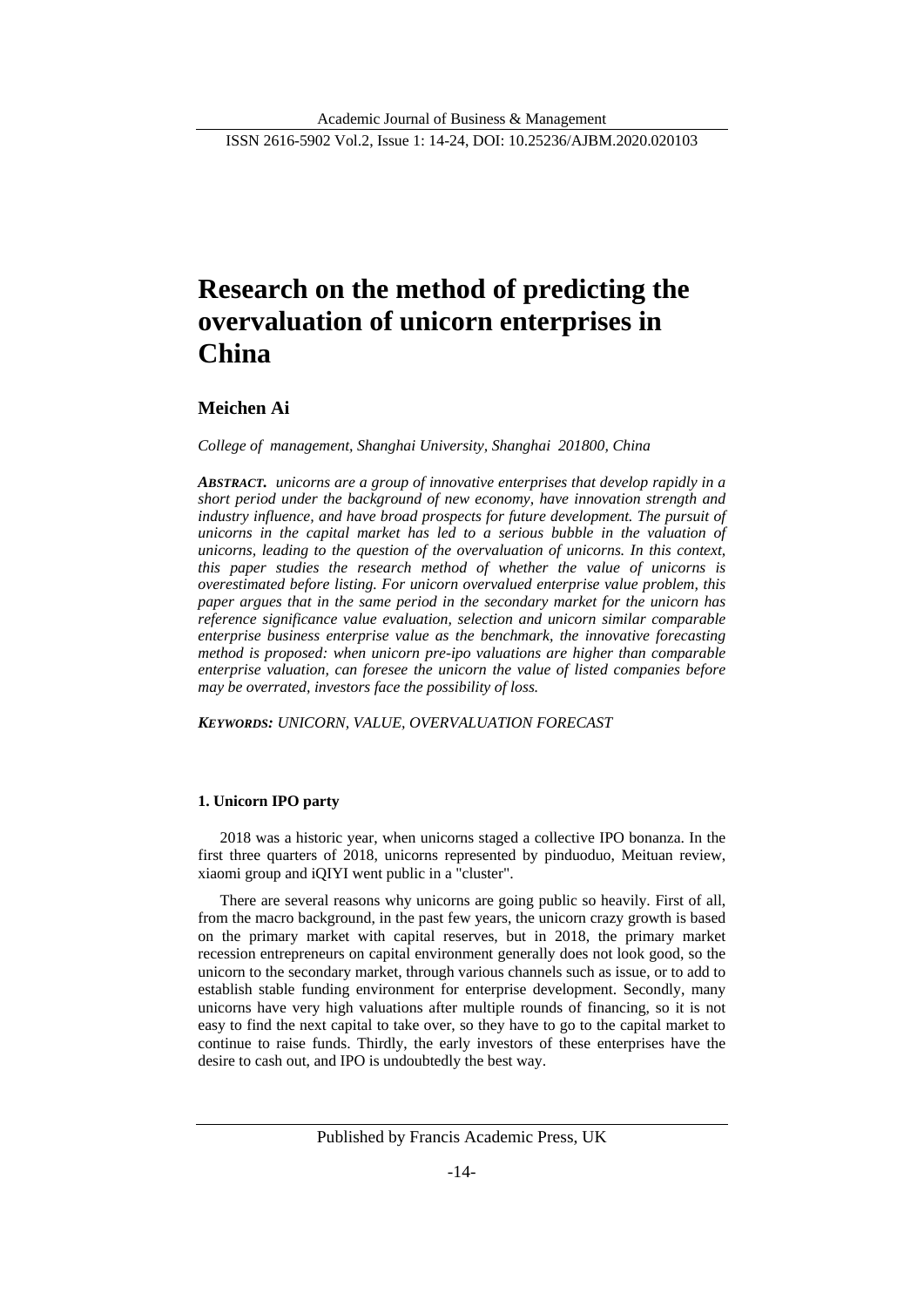## **2. Fall on its first day of trading**

Behind the surging IPO boom, the IPO after breaking the situation is also repeatedly. Ten of the 17 unicorns fell below their offer price, or 58.8 per cent, from the offer price. See cent piece piece, the unicorn that Hong Kong stock appears on the market breaks the phenomenon most apparent, 8 in have 7 enterprises break. Three of the eight U.S. unicorns fell below their offering price. Ningde times, which is listed on the a-share market, performs better and gains significantly. In addition to the solid foundation of the company itself, the issuance system difference between a-share and overseas markets plays A certain role. Why do nearly half of unicorns break? This paper will analyze the reasons from the macro environment and the micro perspective of the enterprise.

#### (1) Macro environmental impact

As the overall situation of the global capital market is not optimistic in 2018, both the a-share market and the Hong Kong stock market will see A sharp decline, which will affect the new shares. In 2018, for example, trade frictions shifted from impulse to action and became the primary risk in global markets, driven by unilateralism and protectionism driven by the trump administration. In addition to the high-profile trade frictions between China and the United States, the United States is also in dispute with other countries around the world, including Europe, Japan, Russia, Canada and other countries over steel, aluminum, auto tariffs and other issues. The trade frictions provoked by the United States not only affect the economic development of the United States and the countries directly involved in the trade disputes, but also have a huge impact on the global economy.

## (2) Enterprise micro perspective

The primary reason for the poor performance of these Hong Kong unicorns is that valuations are too high, and the fundamentals of the companies are not strong enough to support excessive share prices, so the market deflated the bubble. Before the listing, unicorns experienced multiple rounds of financing, which made them extremely hot in the primary market and enjoyed the dividends of the primary market. As long as there was money to burn, unicorns dared to subsidize users to attract attention, and then they could continuously attract financing to increase the valuation, and bubbles were accumulating. By the time it went public, however, the bubble had peaked. However, after listing, unicorns wanted to release all the performance in the primary market, but investors suddenly found that the development of these companies was not as fast as they had imagined, the industry dividend was no longer, and the excessive expectations would calm down, and the corresponding unicorns' stock prices would return to rationality, which led to a large-scale breakout. Not only in China, a recent survey by the us national bureau of economic research found that, on average, about half of unicorns appear to be overvalued. A recent study by Gornall and Strebulaev collected financing data on 135 unicorns in the United States and concluded that nearly half of their postinvestment valuations were overvalued. There are some high-profile unicorns: airbnb is 15% overvalued, Dropbox is 21% overvalued, Flipboard is 95%

Published by Francis Academic Press, UK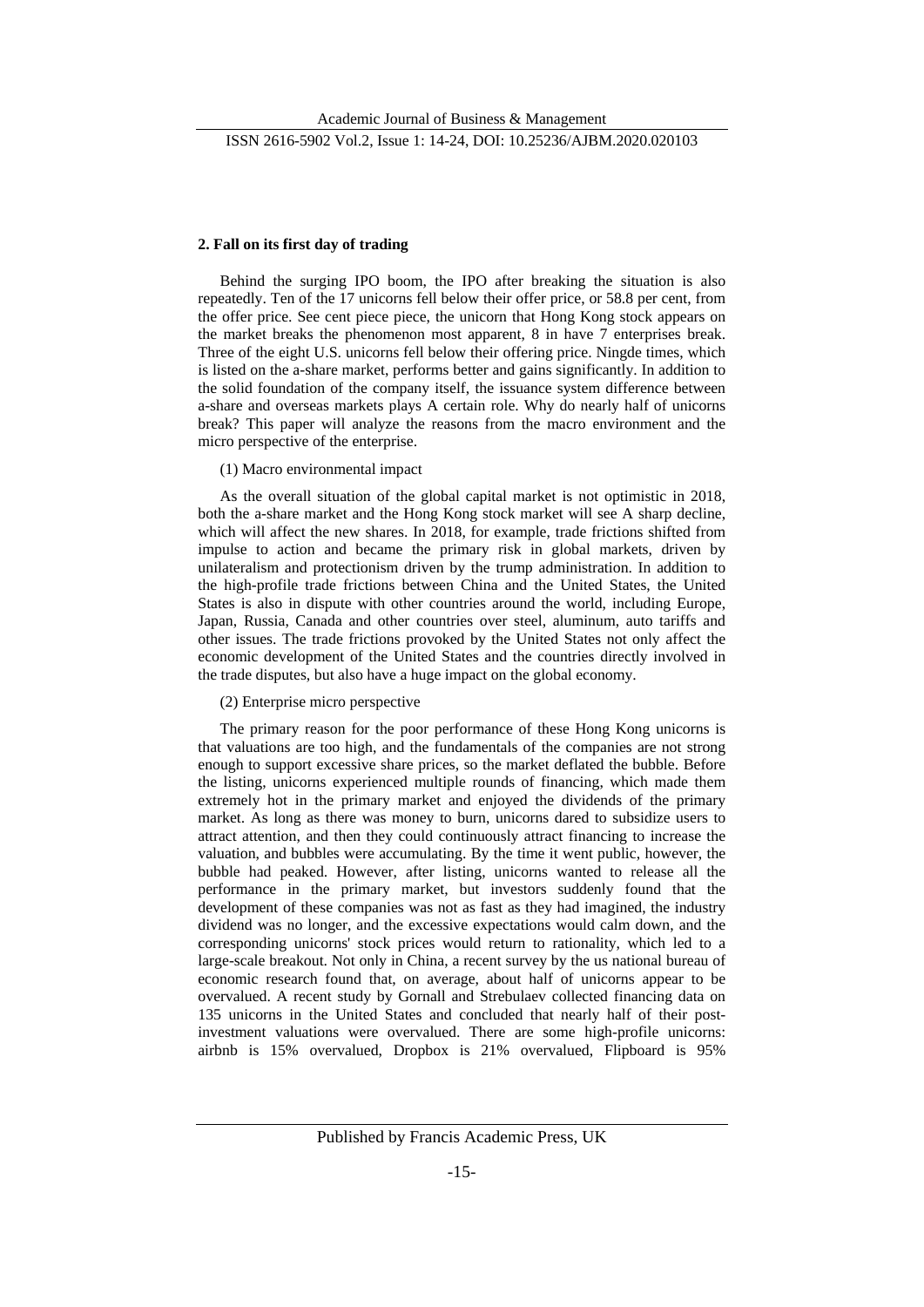overvalued, SpaceX is 59% overvalued, Uber is 12% overvalued, WeWork is 19% overvalued and so on. This suggests that unicorns are indeed overvalued.

Second, the primary market is more external, supporting the imagination space with diversification, and supporting the valuation with market size and user data; What secondary market values is inside however, pay attention to business model and scale profitability. From a corporate micro perspective, many companies break even immediately after the IPO because their business models are not yet mature and their future scale profitability is unclear.

Hong kong-listed xiaomi, for example, has stressed that it is not a hardware company but an Internet one. But xiaomi's Internet business accounts for only a small portion of its revenue, and mobile phones are still the most important part of the company's huge revenues. In terms of the future development plan, xiaomi plans to continue to expand its market share with low-margin hardware, promising that the comprehensive net profit margin of hardware products will not exceed 5%, with low profitability. Moreover, xiaomi's Internet business relies heavily on the growth of mobile phone business, and the profit mode of Internet business is still unclear. To enjoy such high valuations with such profitability and an as-yet-undefined business model is obviously hard to sustain.

Hong Kong stock investors are more rational is also an important reason. Unlike the a-share market, the Hong Kong and us stock markets are dominated by institutional investors. No matter how fantastic the business model and development prospects are, the performance of A company in the Hong Kong stock market ultimately comes down to the company's earnings and cash flow strength.Along with the movement of the target, the sink node timely notifies the sensor nodes in the relevant detection area to join in the process of target tracking. Figure 1 is the flow chart of the moving target tracking process.

#### **3. Prediction method and test of overvaluation**

In the data of unicorns' road show PPT and management interviews, it is not difficult to find that many unicorns choose similar enterprises to carry out bidding in the development process. Although it is impossible to find very similar enterprises in the market, this paper considers that the valuation of unicorns in the secondary market during the same period is of reference significance. Based on the rationality of the valuation before the listing of unicorns, the dynamic valuation of comparable enterprises in the secondary market during the same period can be taken as the benchmark.

When investors are optimistic about the prospects of unicorns, they believe that their business model and hot style can make the value of unicorns exceed the value of similar enterprises in the market, so they give an excessive valuation when raising funds, even exceeding the valuation of comparable enterprises. However, comparable enterprises generally choose companies with similar main businesses to unicorns, which rank at the top of the industry. Such enterprises are tempered by the secondary market, with complete and true information disclosure, and the valuation

Published by Francis Academic Press, UK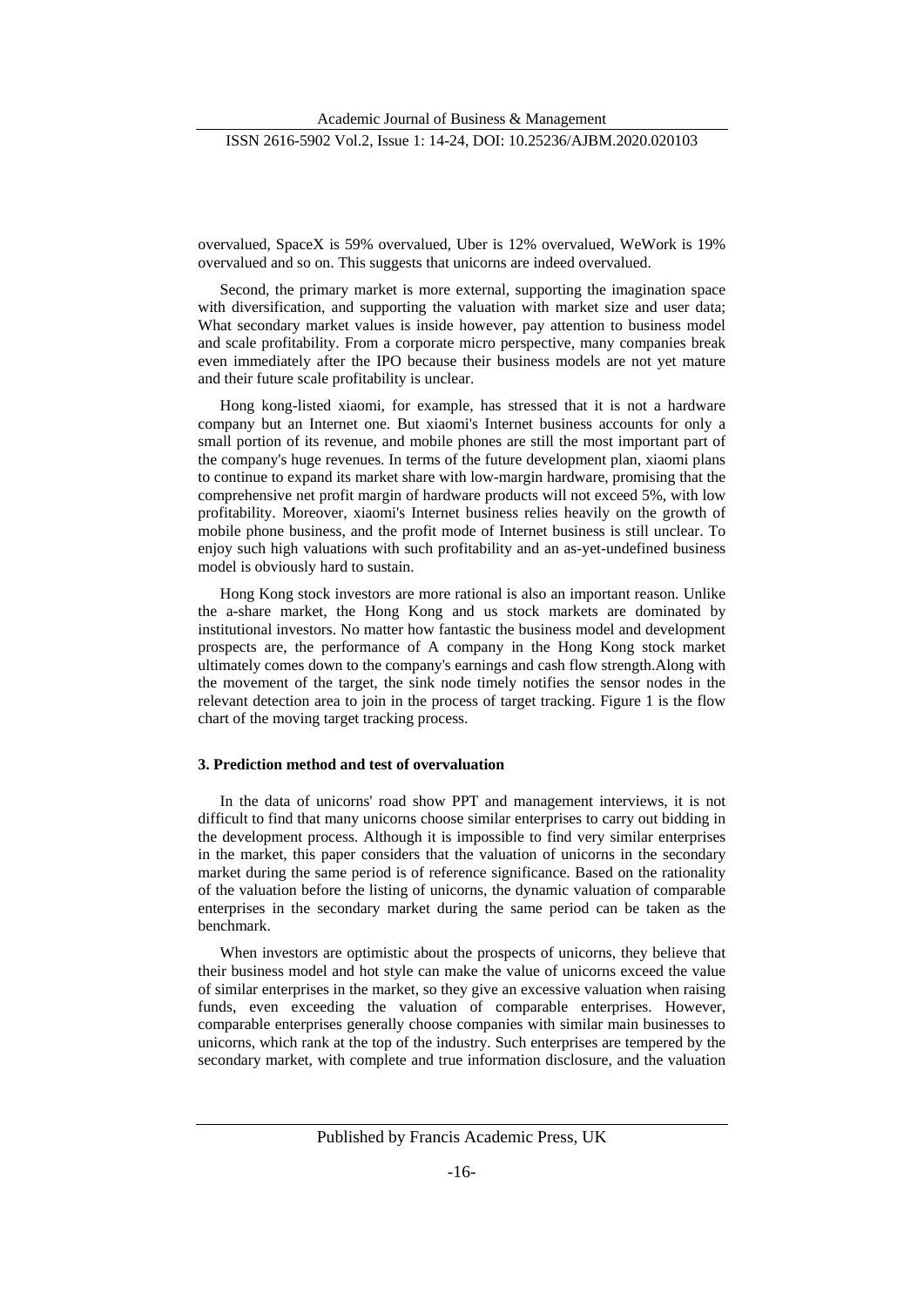Academic Journal of Business & Management

ISSN 2616-5902 Vol.2, Issue 1: 14-24, DOI: 10.25236/AJBM.2020.020103

bubble has evaporated after the test of the market. On that basis, investors are largely overvaluing the unicorn. To sum up, this paper believes that when the preipo valuation of unicorns is higher than that of comparable enterprises, it can be predicted that the pre-ipo value of unicorns may be greatly overvalued. Next, this paper compares the valuation of the last round of financing before the listing of unicorns with that of comparable enterprises in the same period, and then combines the valuation of unicorns after the listing to verify whether this prediction criterion is valid.

## *3.1 Selection of samples*

In this paper, unicorns listed in 2018 are selected as samples. These unicorns are selected because compared with the initial stage, unicorns developed to the middle and later stage have more regularity in valuation methods. In addition, the difficulty of unicorn valuation lies in the lack of relevant information disclosure, such as financial data. In this paper, unicorns that have been listed can get more real and complete information through their prospectuses, and it is easier to collect important financial data before listing.

After finishing the 16 samples, respectively is Meituan, MI, Pinduoduo, Ningde era, Ping An Health, NIO, iQIYI, UXIN, HUYA, bilibili, QIJIA net, Babytree, 51 Credit Cards, Yingke, Liepin net, TouchPal, involved in electronic commerce, entertainment, finance, science and technology, intelligent hardware and other industries.

#### *3.2 Selection of indicators*

## (1) Conditions for judging that the value of unicorns is overvalued

Based on the availability of data, this paper selects the last financing of unicorns before listing and compares the market value of the stock on the day the ban was lifted after listing. If the last financing valuation is greater than the market value of the company's stock on the day the ban is lifted after listing, it indicates that the value of the unicorn has declined, the pre-listing value is overvalued, and investors are likely to face floating loss risk. If the last financing valuation is less than the market value of the company's stock on the day the ban is lifted after listing, it indicates that the value of the unicorn has increased compared with that before listing. The pre-listing value is not overvalued, and investors have a greater possibility of floating profit.

The lifting of the ban on the IPO limited shares refers to the right of the IPO limited shares to regain the listing circulation after the expiration of the limited shares. IPO IPO restricted shares are the shares held by the original shareholders before the company's initial public offering, which are restricted to be circulated in the secondary market. This is a system formulated by the market to protect the investors in the secondary market. Investors in the public market know less about the information disclosed by enterprises than these shareholders, and the information

Published by Francis Academic Press, UK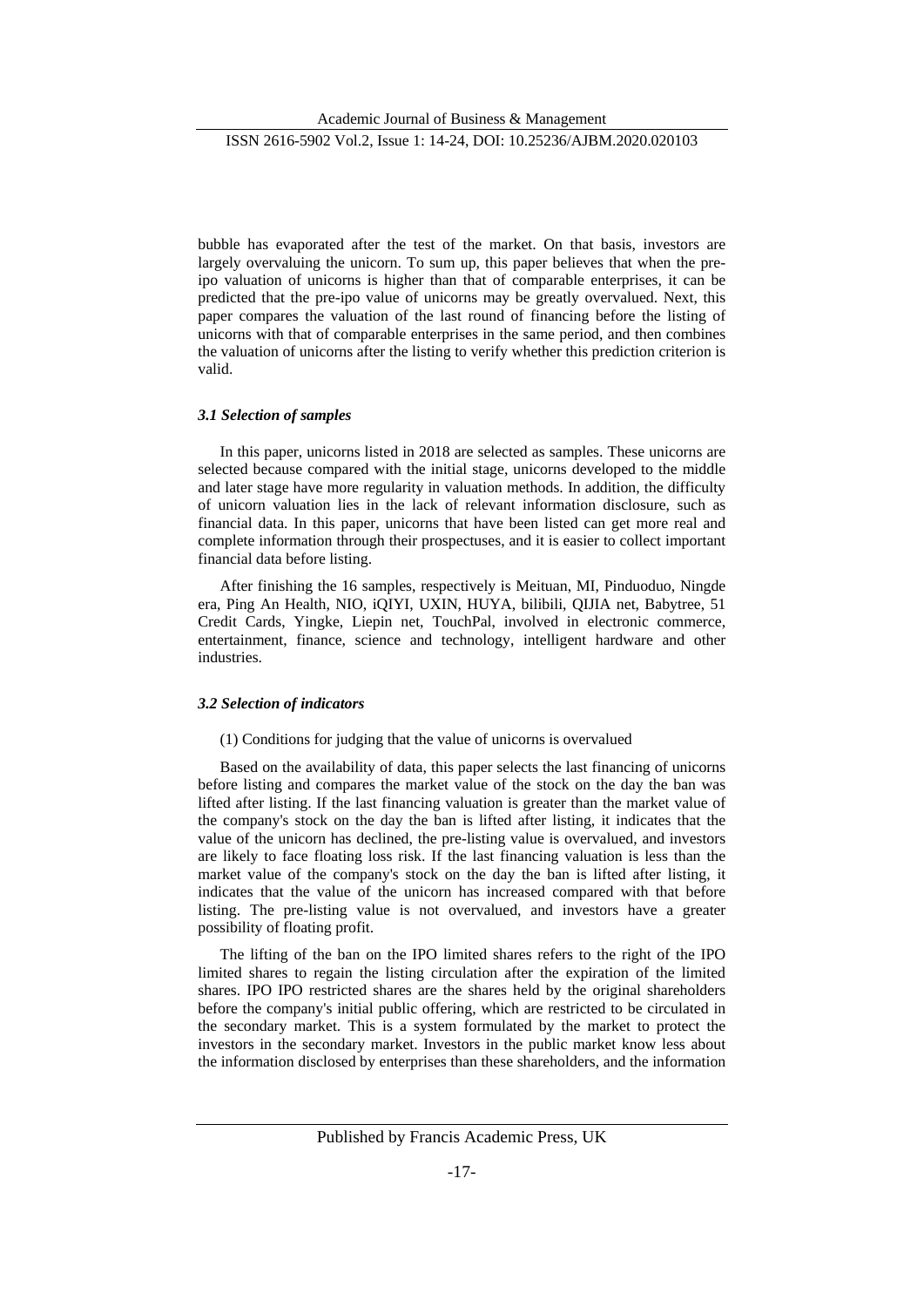is not symmetrical. Therefore, listed companies are required to disclose information publicly for a certain period of time to ensure that internal and external investors receive the information before these shares can be circulated. The reason for choosing the market value on the day of lifting the ban is that the information of the listed company has been disclosed for a long time, and the market value of the company on that day can better reflect the valuation of the capital market on the enterprise.

(2) Selection of pre-ipo valuation indicators

Unicorns are compared with comparable companies in the secondary market before and during the same period. The price-to-sales ratio, which is the market price per share divided by sales per share, tells investors how much revenue can support the stock price. The price-to-sales ratio can be used to compare the performance of companies of the same type, and the introduction of price-to-sales ratio index can be more reasonable and representative to evaluate the overall stock market.

This paper selects the price-to-sales ratio for three reasons: first, the profitability of unicorns is poor at present, and they are still in the state of loss even before listing. The price-to-sales ratio index will not be negative in the process of use, as the priceto-earnings ratio index and other net income indicators. Second, the price-to-sales ratio index is more reliable, not because the company to the accounting accounts for artificial adjustment and there are large fluctuations, is a stable stock selection index. Thirdly, the price-to-sales ratio is sensitive to the strategic changes of the enterprise and will soon reflect in the value.

## *3.3 Selection of comparable enterprises in the secondary market during the same period*

When choosing comparable enterprises in the secondary market of the same period, this paper takes the similarity of business contents as the main standard, and analyzes the similarity and comparability of the two through relevant data. The specific selection basis is as follows.

(1) iQIYI & bilibili - netflix

Netflix is the world's largest streaming service. Currently, it is an online streaming service provider that provides high-quality video services for users by charging membership fees.

Wang xiaohui, iQIYI's chief content officer, said in a media interview after a press conference: "we want to enter a great entertainment company, just like Netflix." In terms of business content, iQIYI and netflix also follow an original content strategy. At the end of 2018, netflix's original content assets were \$6.01 billion, accounting for 23% of content assets, while iQIYI's original content assets were rmb37.36, accounting for 32.4% of content assets, slightly higher than netflix's, according to their respective financial reports. When it went public, netflix and iQIYI were similar in that they were not yet profitable, and several major turning

Published by Francis Academic Press, UK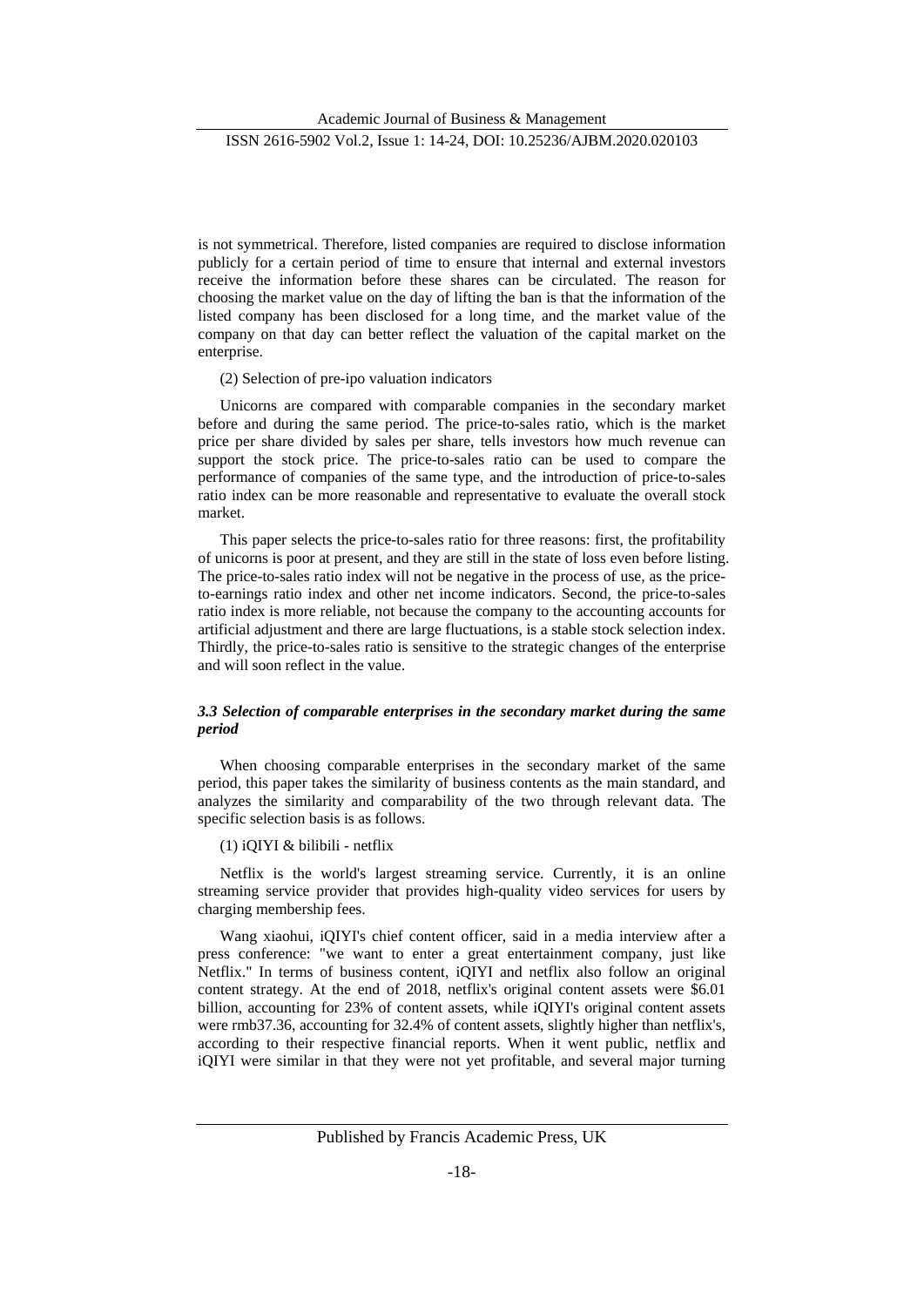points in both cases came from homemade content. Netflix bought all kinds of Copyrights crazily when the market was in a downturn, and its homemade shows were a step to change the market, which paved the way for its own rise. IQIYI also led to the creation of custom content, especially variety, which gained a large number of users and paid members.

Bilibili is a video sharing as the main content of the secondary community site. There are no very similar businesses in the market, but bilibili also makes sense to bid for netflix because its main revenue point is homemade content.

#### (2) Meituan & Pinduoduo & baby tree - Alibaba

Meituan alibaba.com is mainly due to its overlapping business, which mainly focuses on in-store, takeaway, fresh food and wine travel. The most notable is the direct competition between Meituan takeaway and ele. me, and the fight between Meituan wine travel and ali flying pig in OTA field. In terms of innovative business, ali and meituan have also successively laid out Meituan baby elephant and box horse fresh. Since the two businesses overlap a lot, we choose Alibaba as Meituan's benchmarking enterprise.

Pinduoduo from the user overlap degree, pinduoduo users and taobao overlap degree is very high, up to 80%. Pinduodu products, from the beginning is aimed at low - and middle-income users, from the sinking market to grab a large number of users at the bottom of the flow. According to alibaba's latest earnings report, 77% of taobao's annual active user growth came from the sinking market. These new users will be in direct competition with existing users. Based on the overlap of user groups, we choose pinduoduo and alibaba.

## (3) HUYA&Yingke - YY

Huya has the same business model as YY, a subsidiary of happy gathering times. YY live broadcasting is a national entertainment live broadcasting platform including music, technology, outdoor, sports and games. Canine teeth in its prospectus that he is a dedicated to technology-driven entertainment play ceremonies live interactive platform, has 200 million registered users, to provide users with high definition, smooth and rich interactive video broadcast services, covering e-sport, music, sports, beauty, outdoor, reality, variety, entertainment, food and other diversified popular content. So there are business similarities. In addition, huya's prospectus shows an average of 86.7 million MAUs in the fourth quarter of 2017. According to the financial report of the fourth quarter of 2017, YY's monthly active user number (MAU) of mobile video live broadcast was 76.5 million, and the number of MAU of both was similar.

## (4) MI - Apple

Xiaomi's products and business model are most similar to apple's, with phones as the main sales revenue, as well as other electronic products and Internet services. In the primary market, many VCS compare xiaomi to apple. In the release of the first generation of millet mobile phone, lei jun, who took the stage to give a speech, whether in dress or PPT style, is highly similar to the style of apple mobile phone

Published by Francis Academic Press, UK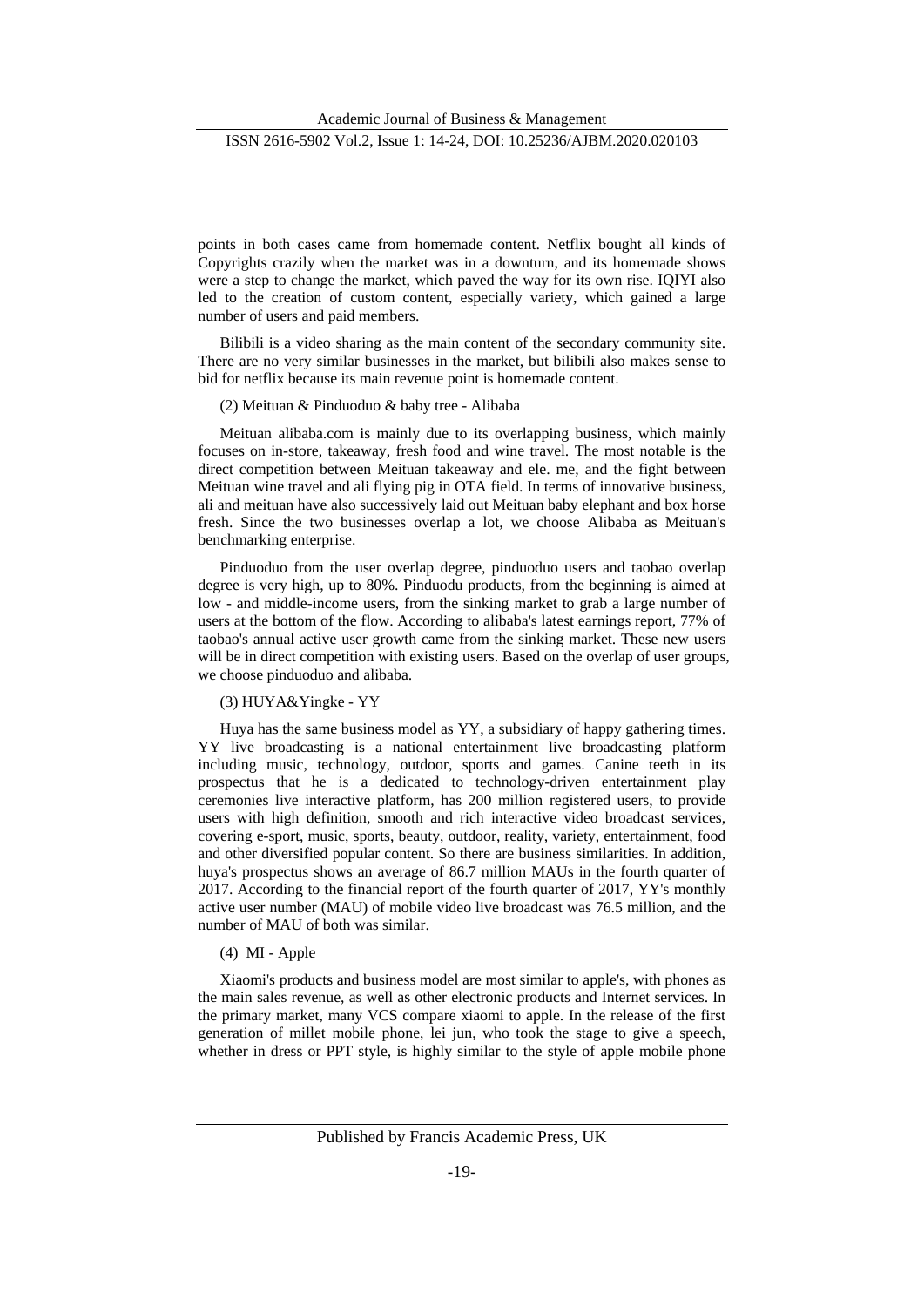launch. Because of this, people in the circle gave the thunder army a very appropriate nickname: rebus. Even in other ways, xiaomi has come to resemble apple, intentionally or not, reflecting its ambition to catch up.

(5) Ningde - Guoxuan High-Tech

Ningde times and Guoxuan High-Tech are A - share listed power battery enterprises. Ningde's products are lithium ion batteries, lithium polymer batteries, fuel cells, power batteries, etc. Both are based on lithium iron phosphate plus ternary materials and square cells. According to statistics, in terms of the battery loading capacity of new energy special vehicles in November 2019, ningde times ranks the first with the loading capacity of 173,717KWh, and Guoxuan High-Tech ranks the second with the loading capacity of 170,773KWH. Based on the similarity of the two enterprises' businesses and the similarity of their market positions, Guoxuan High-Tech is of great significance to the era of standard Ningde.

#### (6) Ping An Health -- Teladoc

Ping An Health is an online medical "family doctor" as the core business, through the combination of "Internet + medical +AI", to provide doctor consultation, diagnosis and treatment and hospital registration related services, customers include a large number of ping an insurance policy customer consultation. "Family doctor" provides online medical consultation, which is completed by artificial intelligence assisting its own medical team and external doctors. Its counterpart was Teladoc, the first and largest telemedicine company in the United States. Teladoc is also the world's first public online consulting company. As the benchmark of Internet healthcare in the United States and the counterpart of many Internet healthcare companies in China, Teladoc provides users with 24-hour online consultation service.

## (7) NIO -- Tesla

NIO's counterpart in the U.S. stock market is tesla, which is mentioned more than 10 times in its prospectus. NIO's product strategy is basically similar to that of tesla, following the "from high to low" steps. Tesla first launched the Roadster show brand and then used the MODEL S and the much cheaper MODEL 3 to capture the market. In addition, the vehicles released by the two companies also have a high degree of similarity. In fact, the ES8 released by nextev is similar to tesla's Model X in terms of size, performance, battery pack capacity, body, advanced self-driving hardware and other aspects. And NIO's IPO in the United States may be the same as tesla, an American electric vehicle company that realized its IPO with a large loss. In its history, tesla electric vehicle company has only made a profit for a few quarters, and the rest of the time was in the state of loss. Instead of delisted, its stock price increased several times. This may be an important reason for NIO's IPO in the us.

#### (8)UXIN-- Carvana

In this paper, the company selected to deal with UXIN is Carnana, a second-hand car trading platform in the United States. From the perspective of business content,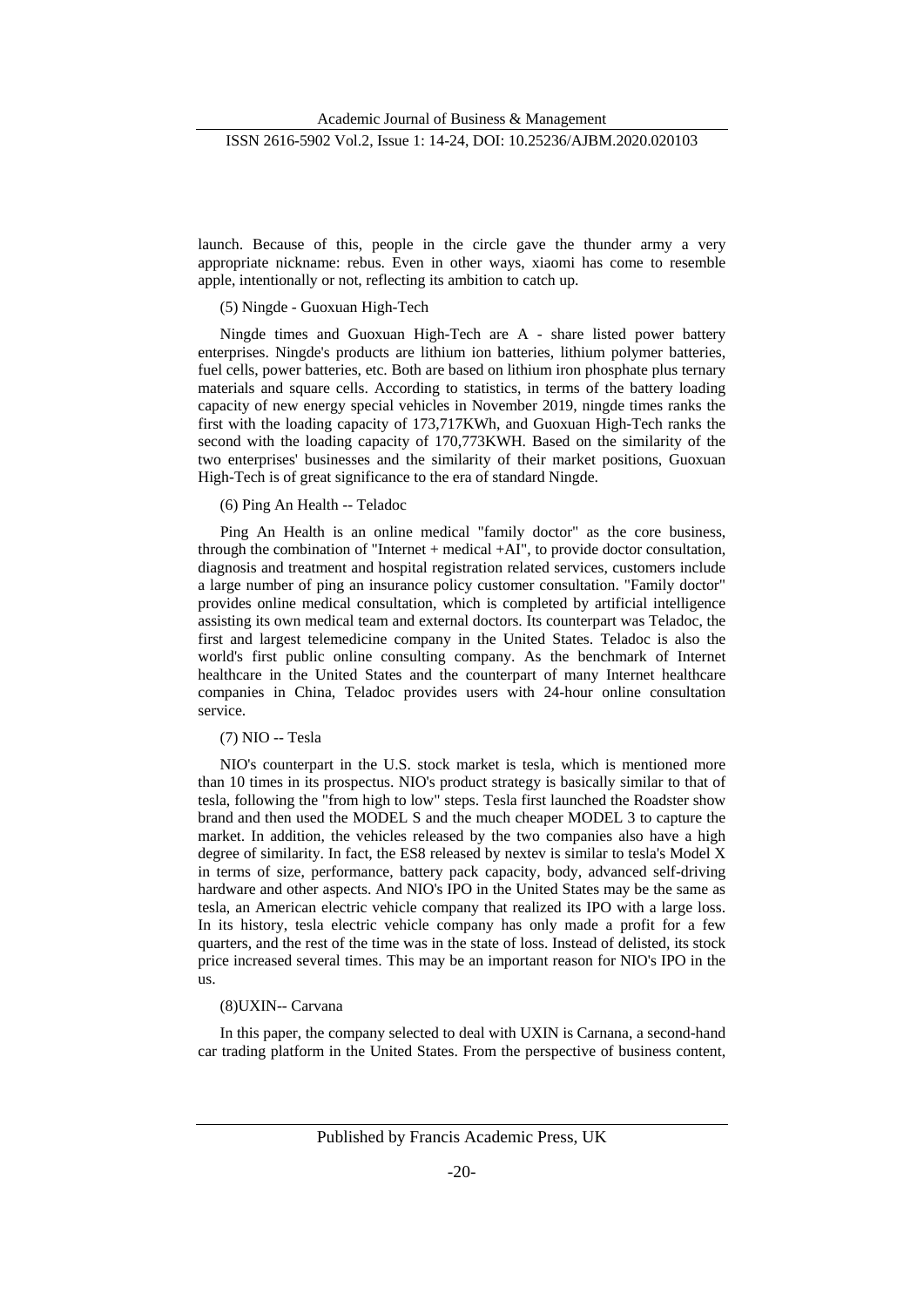usin used-car is a B2C e-commerce platform, focusing on online trading service provider of used-car. Its core business covers online trading of used-car, ecommerce retail platform of used-car, and financial derivative service of used-car. Carvana company adopts the integrated business model in the automotive vertical field to provide the vehicle purchase solutions to the needs of consumers. Integrated purchase, repair, car sales credit and other functions, to provide consumers with vehicle research and purchase, distribution appointment, finance and quality assurance one-stop service. Like Carvana, uxin's unique competitiveness is to realize the national circulation of second-hand cars based on the online and digital whole process. In addition, the cross-regional car buying services of Carvana and UXIN are both based on VR. The so-called VR car viewing refers to the application of VR technology to the second-hand car industry to achieve an immersive feeling similar to that of watching a car on site. In general, the digital display of vehicle sources based on VR mode, the nationwide purchase of remote home delivery, and the onestop transaction service, etc., Carnana can almost achieve the standard matching with UXIN.

#### (9) 51 credit card -- Capital One Financial Corporation

Capital One is One of the top 10 financial holding groups in the United States, specializing in credit CARDS, home loans, auto loans, savings and other consumer finance businesses. The company is committed to helping the credit card in the 1990 s large-scale marketing, through periodic credit card compensatory, using low interest or interest-free strategy, attracting a large number of users, with a history of interest-bearing balance and eventually make these users, the rapid growth of the third largest U.S. credit card companies, is believed to deduce the perfect case of consumer finance. Credit card evolved from managing credit card bills for users in the early days to directing the flow of credit card customers for Banks, and eventually evolved into China's largest peer-to-peer lending platform for credit card users, known as "China's version of Capital One".

## (10) LIEPIN - 51job

Both liepin and 51job are influential hr service providers in China. Both of them use network media and advanced mobile terminal information technology, together with experienced professional consultants to provide a full range of professional human resources services, including recruitment of headhunters, training assessment and personnel outsourcing, and have more similarities in business model.

## (11) TouchPal -- NUAN news

The company has two main products: one is input method, with more than 100 million users and the second largest global shipment; Second, number assistant, the number of users over 10 million. Among them, touch the treasure to the input of science and technology with many manufacturers such as samsung, HTC, zte, huawei's cooperation, the basis for its revenue, and touch the treasure input method was originally developed for English input, main overseas market, so domestic users but not much, but the world has more than 80 countries and regions of the user are in touch with treasure invention of mobile phone input method.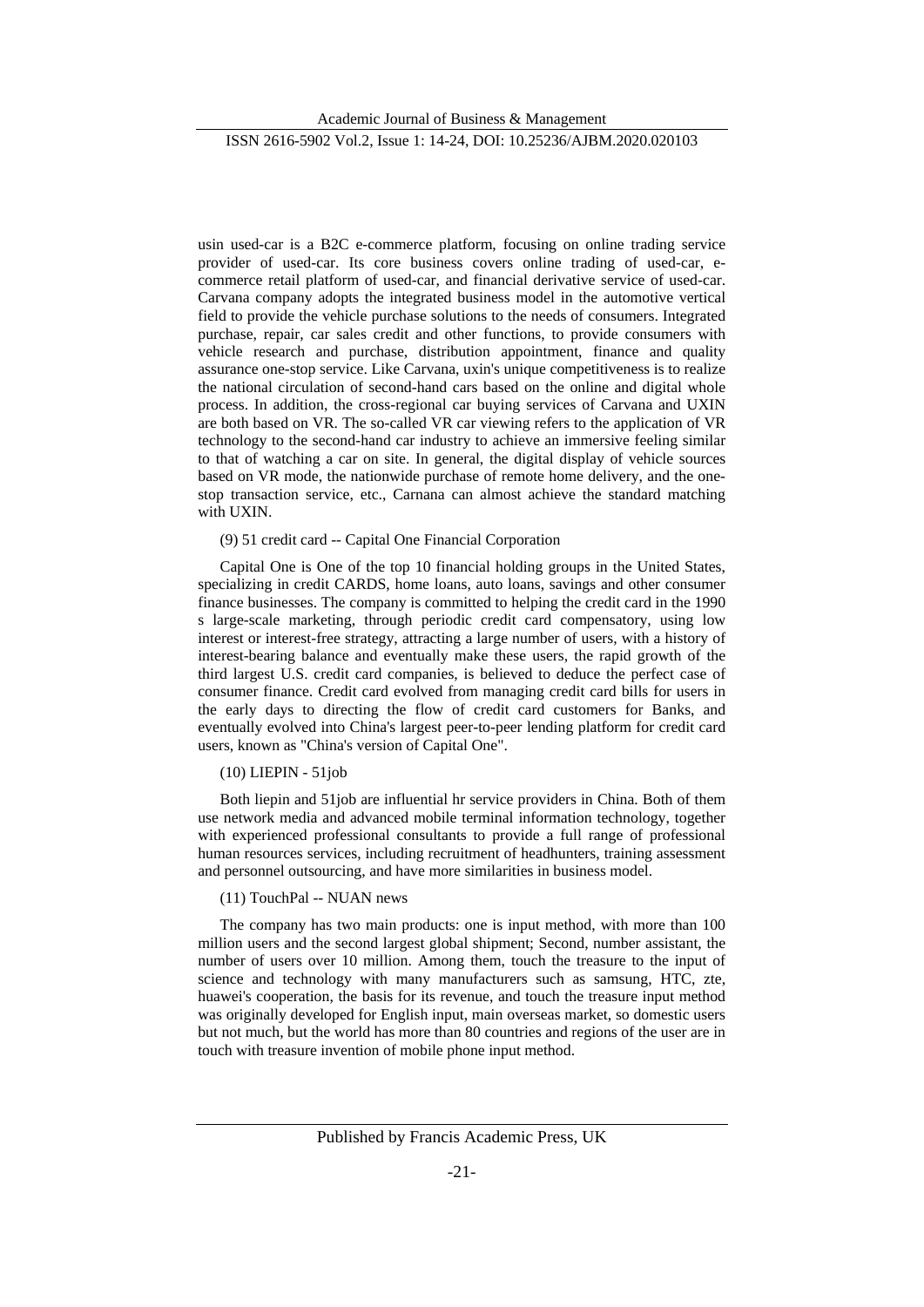As a giant of voice technology and input method in the United States, because its business scope is similar to that of TouchPal and user groups are also similar, therefore, NUAN sees TouchPal technology as a competitor, and the input method of mobile phone factory is the main battlefield for both sides. NUAN had challenged the company to secure its position in the U.S. market when it first entered the market. Based on the similarity of their business scope, it makes sense to choose NUAN si as the target company of touchtreasure.

## *3.4 Test of pre-judgment method*

By comparing the unicorn on the market after the last round of financing before valuation and enterprise listed stocks lifting the ban after the day's market value, this paper found that there are eight unicorn valuation after the last round of financing is greater than the enterprise listed stocks lifting the ban after the market value of the day, the last round of investors face was negative, also suggests that unicorn the value of listed companies before overvalued. At the same time, the other eight companies did not show a decline in value, and the last round of investors were facing a gain. Overall, nearly half of the unicorns were overvalued, as shown in figure 1.



*Figure. 1 Valuation comparisons for unicorns*

The valuation index of unicorns' pre-ipo financing is compared with the price-to-

Published by Francis Academic Press, UK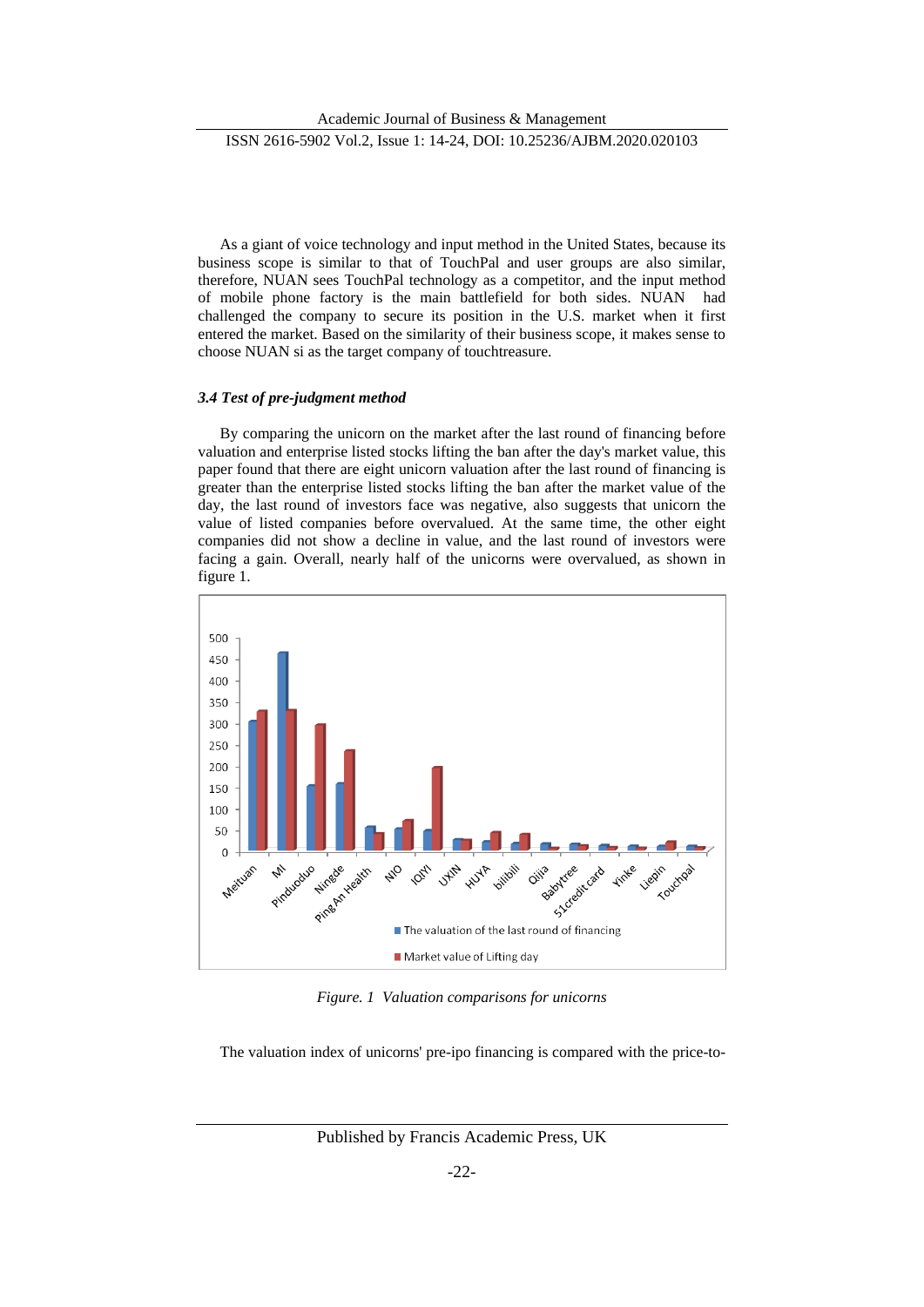sales ratio of the corresponding companies, as shown in table 1. The price-to-sales ratio of 8 enterprises is less than that of benchmarking enterprises, and that of 8 enterprises is greater than that of benchmarking enterprises.

| Name              | Price-<br>to-sales<br>ratio | Comparable<br>enterprise | Price-to-<br>sales<br>ratio | The<br>inspection<br>results | The actual<br>results | Correct<br>or not |
|-------------------|-----------------------------|--------------------------|-----------------------------|------------------------------|-----------------------|-------------------|
| Meituan           | 5.70                        | Alibaba                  | 7.75                        | low                          | not<br>overvalued     | Y                 |
| MI                | 1.69                        | Apple                    | 3.35                        | low                          | overvalued            | N                 |
| Pinduoduo         | 7.86                        | Alibaba                  | 8.20                        | low                          | not<br>overvalued     | Y                 |
| Ningde            | 21.92                       | Guoxuan High-<br>Tech    | 37.93                       | low                          | not<br>overvalued     | Y                 |
| Ping An<br>Health | 11.12                       | Teladoc Health<br>Inc    | 5.92                        | high                         | overvalued            | Y                 |
| <b>NIO</b>        | 6.94                        | Tesla                    | 2.40                        | high                         | not<br>overvalued     | N                 |
| IQIYI             | 1.82                        | Netflix                  | 5.27                        | low                          | not<br>overvalued     | Y                 |
| <b>UXIN</b>       | 8.81                        | carvana                  | 1.87                        | high                         | overvalued            | Y                 |
| <b>HUYA</b>       | 2.95                        | YY                       | 3.33                        | low                          | not<br>overvalued     | Y                 |
| bilibili          | 4.46                        | Netflix                  | 5.27                        | low                          | not<br>overvalued     | Y                 |
| Qijia             | 204.65                      | none                     | 无                           | high                         | overvalued            | Y                 |
| Babytree          | 19.90                       | Alibaba                  | 8.20                        | high                         | overvalued            | Y                 |
| 51 credit card    | 13.85                       | Capital One<br>Financial | 1.42                        | high                         | overvalued            | Y                 |
| Yingke            | 1.61                        | YY                       | 3.33                        | low                          | overvalued            | N                 |
| Liepin            | 11.71                       | $51$ job                 | 5.26                        | high                         | not<br>overvalued     | N                 |
| Touchpal          | 26.79                       | <b>NUAN</b>              | 3.13                        | high                         | overvalued            | Y                 |

*Table 1 Price-to-sales ratio comparison results*

According to the comparison of the price-to-sales ratio between unicorn companies and benchmarking companies and whether the pre-ipo value of unicorns is overvalued, among the 8 unicorns whose pre-ipo last round valuation is lower than that of comparable companies in the secondary market in the same period, 6 have not been overvalued; Among the eight companies whose last round of valuation before listing was higher than that of comparable companies in the secondary market in the same period, 6 unicorns showed a decline in value. In general, on the premise of correctly judging the fundamentals and competitiveness of enterprises, the accuracy rate of judging whether they are overvalued based on the benchmark of comparable companies in the secondary market in the same period is 75%.